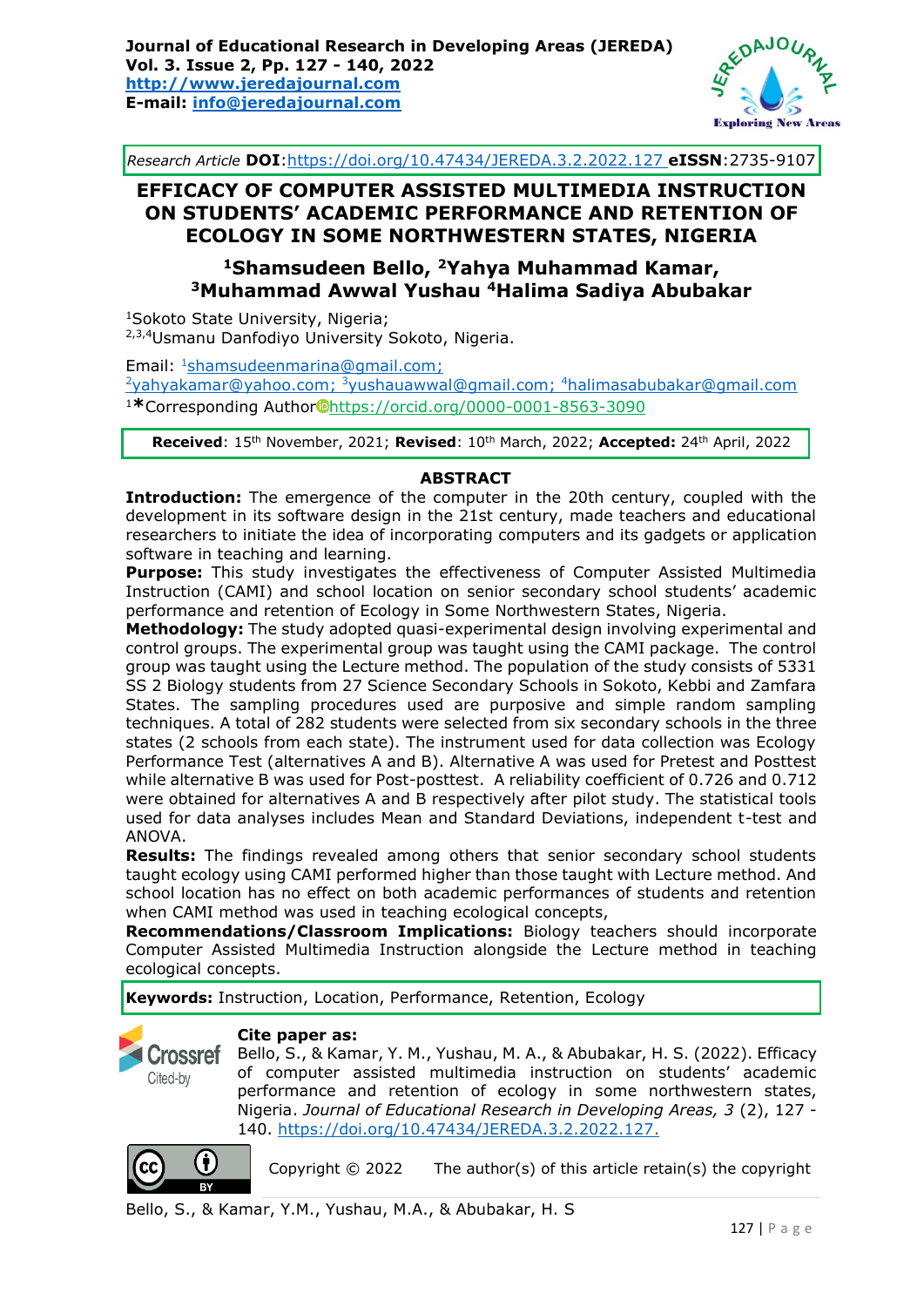

# **PUBLIC INTEREST STATEMENT**

The aim of any research is to bring about an increase in knowledge and provide solutions to the existing problem. the findings of this study will facilitating teaching and learning of ecological concept, suggest the use of CAMI as an alternative method to Field study among senior secondary school students in Sokoto, Kebbi and Zamfara States Nigeria.

#### **INTRODUCTION**

Man and environment are the bonded entity of the universe. The survival of man in the environment depends on his understanding of the natural factors (biotic and abiotic) surrounding him. The Agricultural experiences and development of science, especially Biological science provides man with knowledge and skills to alter and take full control of his surroundings. However, this human ability to understand, manipulate, and control his environment lead to possible damage of the natural ecosystems, resulting in many environmental issues and challenges like; Climate change, Global warming, Loss of biodiversity, Pollution erosion etc., hence the need for environmentally literate society. Consequently, the Nigeria Educational Research and Development Council (NERDC, 2009), included ecology as part of the experiences a learner should acquire in the Nigeria secondary school biology curriculum. The objective of the curriculum among others is to provide every person with opportunities to acquire knowledge, values, attitudes, commitment, and skills needed to protect and improve the environment. Furthermore, the council recommends the use of field study in teaching the content of senior secondary school biology curriculum, including ecology. However, the Lecture method is the most widely used method of teaching in the Nigerian schools (Usman, 2008).

Snezana, Gudevab, and Djokicb (2011) reported that Lecture method makes students' academic performance low and also affects attention and motivation of students. Similarly, Wakhidah (2017), reported that learning about ecological concepts such as environmental pollution with the lecture method is less effective and makes students less active. Despite the limitations of this method, many teachers believed it is their only option. However, there are newly developed techniques of teaching which can involve students in the process of thinking, questioning, problemsolving, improving their retention and resulting in meaningful learning. Some of these techniques include multimedia learning and recently, computer-assisted instruction.

The emergence of the computer in the 20th century, coupled with the development in its software design in the 21st century, made teachers and educational researchers to initiate the idea of incorporating computers and its gadgets or application software in teaching and learning. This resulted in the development of several Computer Assisted Instruction packages purposely designed for learning. Computer Assisted Multimedia Instruction is a term coined for this research. It was mainly from two alternative or similar forms of instruction namely; Multimedia Instruction and Computer Assisted Instruction. Multimedia Instruction involves the use of various types of media such as Text, graphics, Images, Videos, and audio in the process of teaching and learning to build their mental representation (Mayer, 2005). Computer Assisted Instruction (CAI) on the other hand refers to the type of instruction aided or carried out with the help of a computer, and can be used for various types of instructions such as tutorial, problem solving, practical work demonstration and stimulation of students' interest in an instruction (Olagunju, Bolaji & Adesina, 2013). This study is based on cognitive multimedia learning theory which was developed by Richard E. Mayer who argued that multimedia supports the way human brain learns. The theory states that students learn extremely better when taught using multimedia involving pictures, videos, animations and text instead of words alone. The implication of the theory to ecology teaching is that teachers can use multimedia presentations to make lessons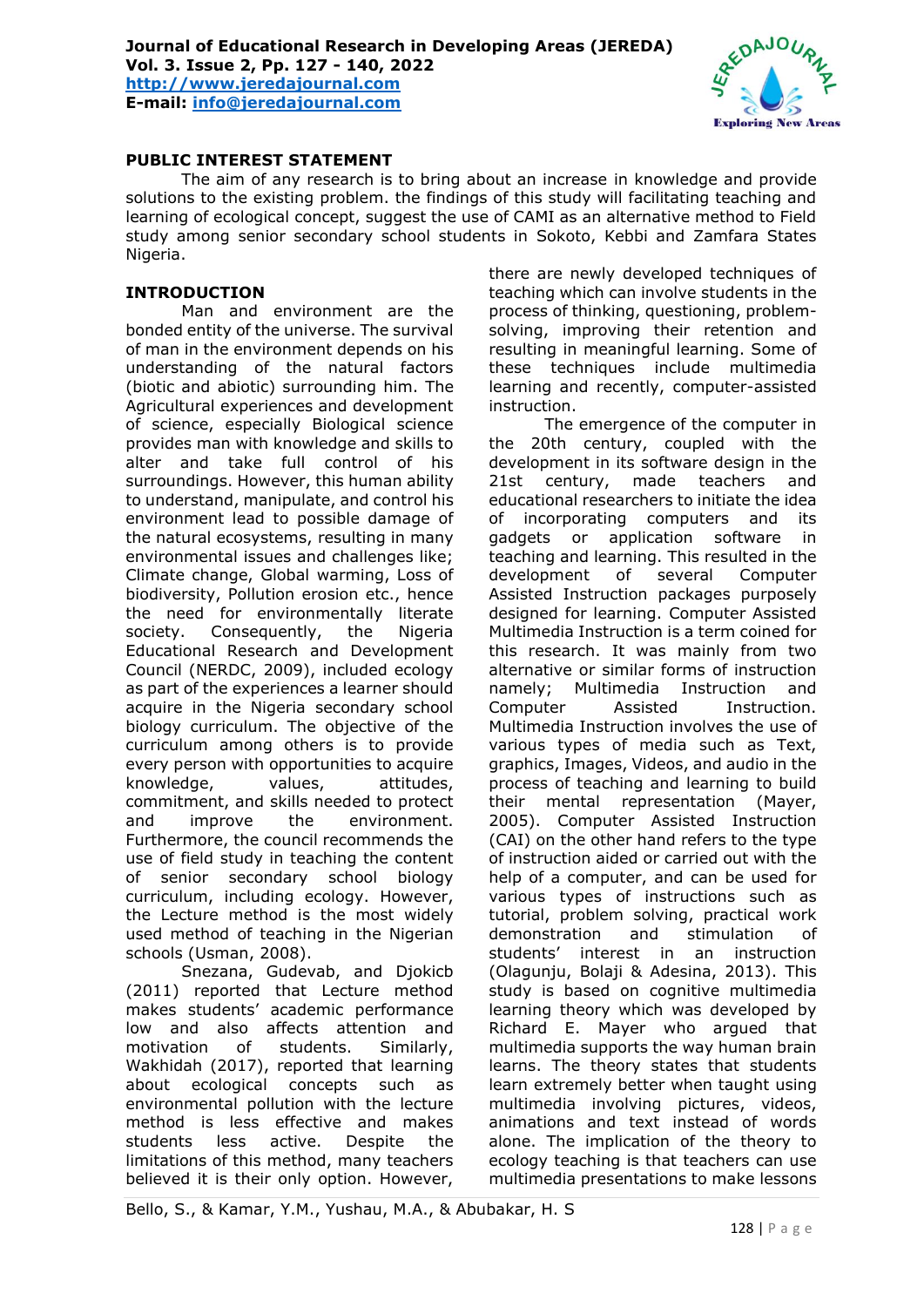**[http://www.jeredajournal.com](http://www.jeredajournal.com/) E-mail: [info@jeredajournal.com](mailto:info@jeredajournal.com)**



more interesting by using pictures, videos and animations or even combining text with pictures and videos to explain some concepts or phenomena during the lesson. A multimedia Instruction can also students to read the text while viewing images from animation and videos.

Several literatures have identified the effectiveness of these instructional methods on academic performance and retention. For instance, Gambari, Yaki, Gana, and Ughovwa (2014) conducted an experiment on the use of video-based multimedia instruction in teaching biology. The study revealed that students taught with multimedia instruction performed better than their colleagues in the lecture method. Furthermore, Anita (2014) selected Senior Secondary Two (SSII) students to study the effectiveness of two forms of multimedia instructional deliveries namely; Videotaped instructions (VTI) and Powerpoint presentations (PPP) on students' academic performance and retention in biology. The result of the analysis of data obtained during the research showed that VTI had a significant effect on students' academic performance and retention in Biology than PPP.

Several studies were conducted to compare the effect of the Computer Assisted Instruction and Lecture method on students' academic performance and retention of biological concepts individually or as a group. For instance, Afolabi (2006) investigated the effects of Computer Assisted Instructional packages on secondary school students' performance in Biology, the findings showed that the performance of students exposed to CAI either individually or cooperatively was better than their counterparts exposed to the Lecture classroom instruction. Hakan and Azize (2015) compare the posttest scores of the students exposed to traditional teaching methods and those exposed to Computer-Assisted Instruction (CAI). The study found that students exposed to CAI have higher academic performance and Retention than students exposed to traditional methods.

Northwestern Nigeria is mainly grassland areas with some parts experiencing desert encroachment. Some

other types of habitat that could be found in these areas include freshwater bodies like rivers, dams, ponds and marshy land. Preliminary survey conducted revealed that schools in the area do not have adequate vehicles for use during field study and the population of students offering biology is one of the highest among secondary schools in the states. Therefore, even if biology teachers are interested in using field study to teach these ecological concepts, there is no means to transport students. Thus, teachers are left with no option than to continue to employ the Lecture method in teaching ecological concepts.

# **STATEMENT OF THE PROBLEM**

Field study is one of the recommended methods of teaching ecological concepts by the Nigeria Educational Research and Development Council (NERDC, 2009), However, there are several challenges of using this method in teaching ecological concepts like types of aquatic habitats (i.e Marine, Estuarine and Freshwater) and types of terrestrial habitat (i.e Marshy, forest, grassland and desert). For instance, to teach a student from Northwestern Nigeria about the characteristics of Marine, Estuarine or Forest using field study, such students need to be transported to parts of Nigeria where those habitats can be found. Similarly, to teach topics related to grassland and desert habitat to students in the southern part of Nigeria using field study, such students have to be moved to the parts of Nigeria where such types of habitat exist. This requires vehicles, accommodation, legal and parental permission which are very difficult to obtain. Furthermore, the current insecurity challenges experienced in north-west Nigeria has made the use of field study even more difficult.

In its annual examination report on students' performance, the West African Examination Council (WAEC, 2017) observed that inability to answer questions related to ecology and adaptation properly was among the weaknesses of Nigerian students which resulted in poor performance in 2017. Similarly, it was reported by the same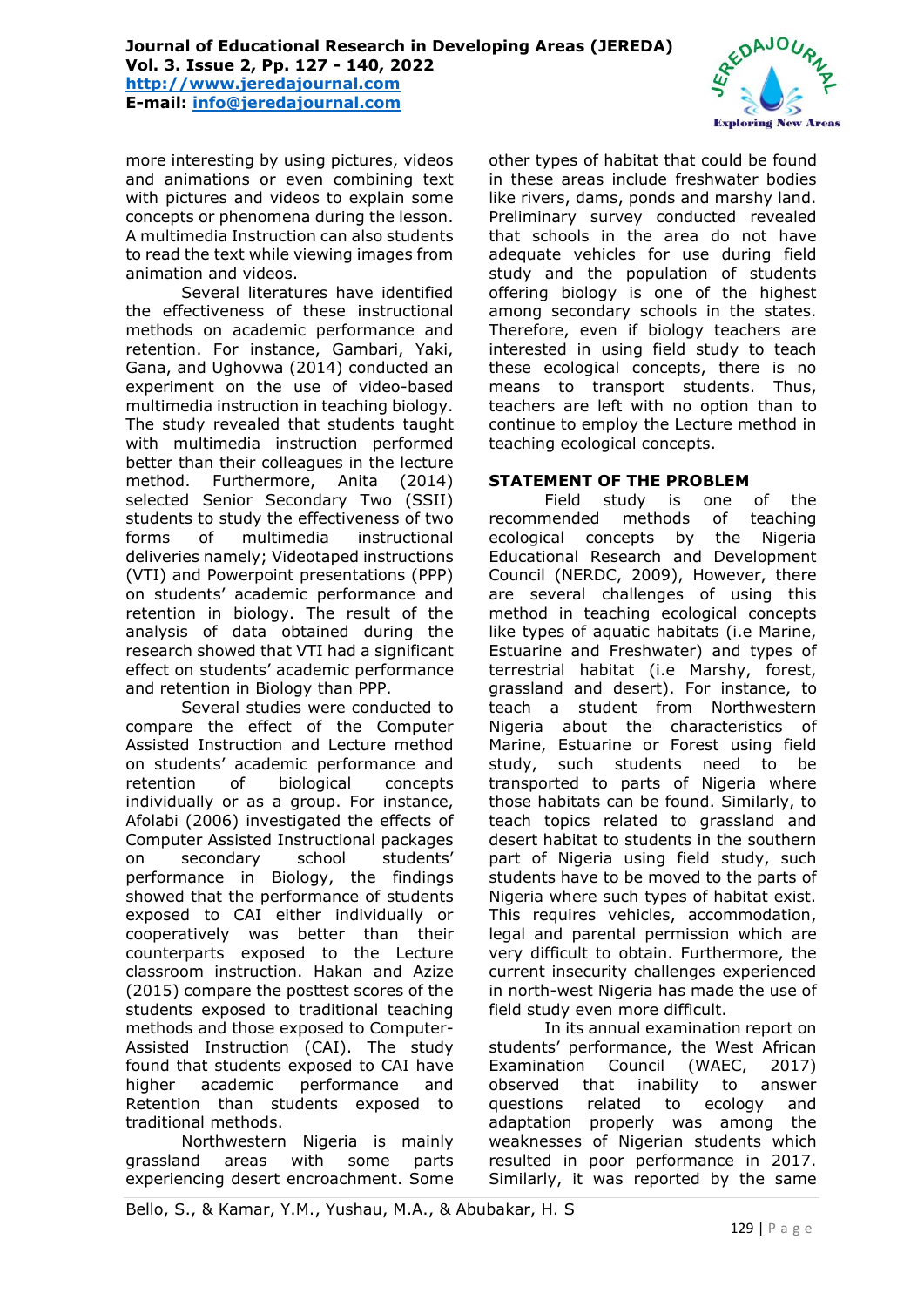examination body that inability to state specific habitats of organisms presented as specimens during practical examination was another weakness of the candidates which contributed to poor performance in 2018 (WAEC, 2018).

Consequent upon the aforementioned challenges, and the development of other methods of instructions such as Multimedia learning and the use of Computer in learning, there is the need to investigate the effectiveness of these new methods in teaching ecology, this with a view to finding out the method that can complement field study in learning the ecological concept such as types of aquatic and terrestrial habitats, Adaptation, Association and Pollution.

## **PURPOSE OF THE STUDY**

The following specific objectives were set to find out:

- 1. The difference in the academic performance of senior secondary school students' taught ecology using Computer Assisted Multimedia Instruction and those with Lecture Method in Sokoto, Kebbi and Zamfara States.
- 2. The difference in the retention of ecology between senior secondary school students' taught using Computer Assisted Multimedia Instruction and those with Lecture Method in Sokoto, Kebbi and Zamfara States.
- 3. The difference in the academic performance of senior secondary school students taught ecology using Computer Assisted Multimedia Instruction Sokoto, Kebbi and Zamfara States.
- 4. The difference in the retention of ecology among senior secondary school students taught using Computer Assisted Multimedia Instruction Sokoto, Kebbi and Zamfara States.

#### **RESEARCH QUESTIONS**

1. What is the difference between the academic performance of senior secondary school students' taught ecology using Computer Assisted Multimedia Instruction and those with Lecture Method in Sokoto, Kebbi and Zamfara States?

- 2. What is the difference in the retention of ecology concepts between senior secondary school students taught using Computer Assisted Multimedia Instruction and those with Lecture Method in Sokoto, Kebbi and Zamfara States?
- 3. What is the difference between the academic performance of senior secondary school students' taught ecology using Computer Assisted Multimedia Instruction Sokoto, Kebbi and Zamfara States?
- 4. What is the difference in the retention of ecology concepts among senior secondary school students taught using Computer Assisted Multimedia Instruction in Sokoto, Kebbi and Zamfara States?

#### **HYPOTHESES**

- 1. There is no significant difference between the academic performance of senior secondary school students' taught ecology using Computer Assisted Multimedia Instruction and those with Lecture Method in Sokoto, Kebbi and Zamfara States.
- 2. There is no significant difference in the retention of ecology concepts between senior secondary school students taught using Computer Assisted Multimedia Instruction and those with Lecture Method in Sokoto, Kebbi and Zamfara States.
- 3. There is no significant in the academic performance among senior secondary school students' taught ecology using Computer Assisted Multimedia Instruction Sokoto, Kebbi and Zamfara States.
- 4. There is no significant in the retention of ecology concepts among senior secondary school students taught using Computer Assisted Multimedia Instruction in Sokoto, Kebbi and Zamfara States.

#### **METHODOLOGY Research Designs**

This study embraced quasiexperimental design with pretest-posttest control groups. It is characterized by

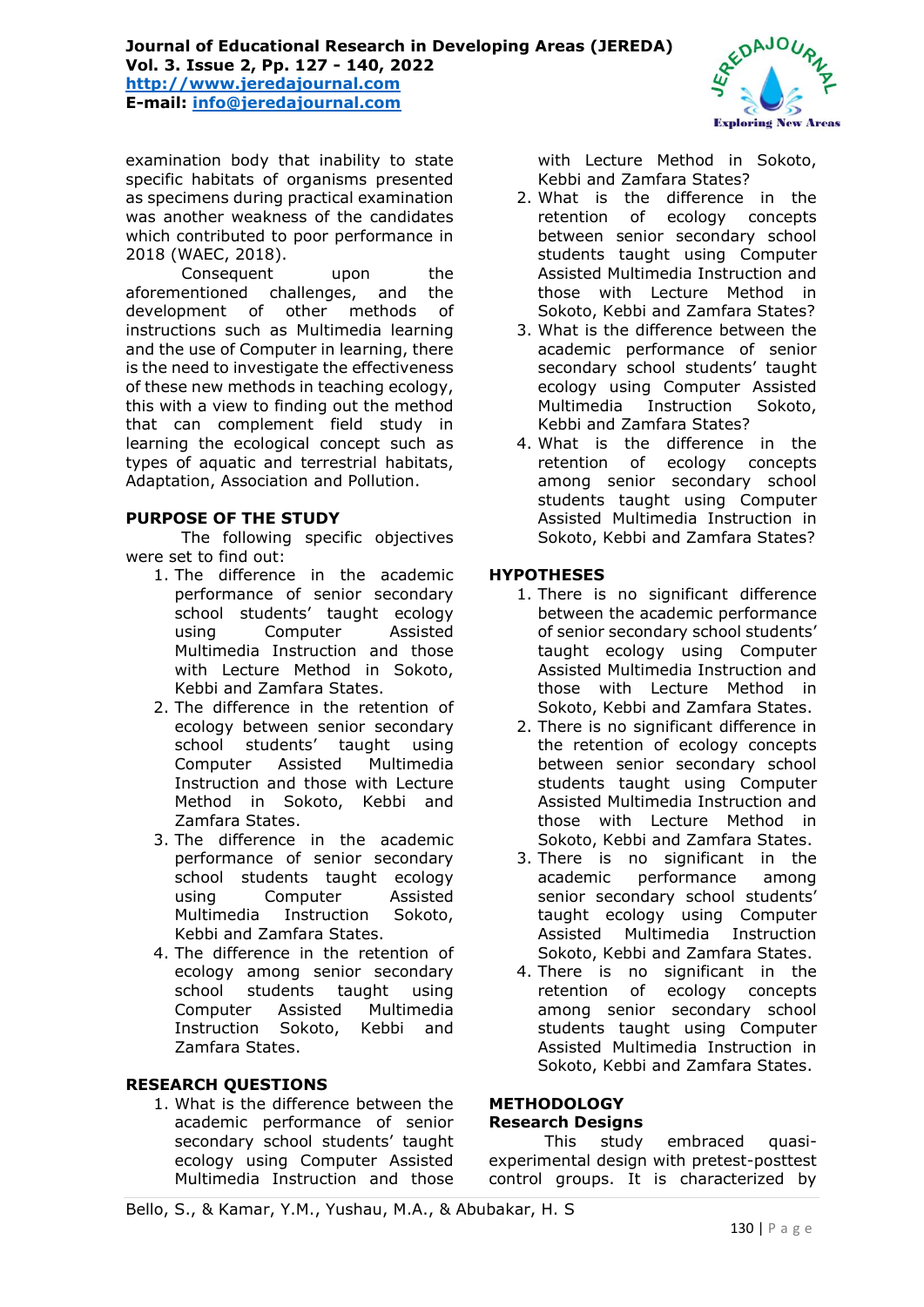administration of pretest and posttest to both groups, administration of treatment to the experimental group only and nonrandom assignment of subjects into experimental and control groups. The design thus suitable for the current study which aimed at identifying the effectiveness of CAMI on Academic performance and retention.

# **Population and Sample**

The population of the study comprises of 5,331 SS 2 students from 27 Science Secondary Schools. The sample size used in the study is 282 which is lower than the recommended sample size by research advisor table (2006) for the population of the study. sampling procedures used in the study are purposive and simple random sampling techniques. Simple random sampling was used in selecting intact classes, while purposive sampling technique on the other hand was employed in selecting secondary schools that have satisfied the following criteria set for this study. Biology is currently not a compulsory subject in Nigeria secondary schools, therefore not all secondary schools or students offer biology as subject. Furthermore, the treatment package (CAMI) requires computer and electricity source Hence the reason for the criteria:

- 1. Offers Biology as subject to its senior secondary school students
- 2. Computer Laboratory/Equipment
- 3. Electricity supply
- 4. Having more than one SS 2 classes for random selection

#### **Instruments for Data Collection**

Two instruments were developed and used in this research, namely Computer Assisted Multimedia Instruction Package as treatment materials for the students in experimental group and Ecology Performance Test for data collection. The Computer Assisted Multimedia Instruction package was developed by the researcher with the help of a computer scientist. This was done after the researcher obtained videos and pictures relevant to the topics selected for this study, such as Aquatic habitats, Terrestrial habitats, Association between

organisms, Tolerance, Adaptation for habitats and pollution. Videos obtained were edited using wonder-share filmora (an application used for editing videos) to create Short video clips used in describing some concepts or their characteristics. For example, a video clip showing waves, tides and diverse species of living organisms in an ocean was used in describing characteristics of marine habitats. Furthermore, relevant pictures downloaded were edited using adobe suits. The video clips and pictures were later integrated with text to develop a multimedia package using PowerPoint show, to describe the content of each topic selected for this study.

Ecology Performance Test is divided into two; alternative A and B. Alternative A was used for pretest and posttest, while alternative B was used as retention test (post-posttest) for both experimental and control groups. The questions that make up the EPT were obtained from the past question papers of the senior secondary school biology examinations organized by West African Examination Council (WAEC) and National Examination Council (NECO). The EPT is an objective test with each question having four options, one correct answer and three distractors. It covers the content of Ecology used during this research and consists of 30 Items each in alternative A and B.

The content Validation of EPT was done in two ways. Firstly, a table of specification was developed to ensure that all questions are within the content of the topics taught during the research and are in line with the performance objective set for each topic. Secondly, the EPT consisting of 50 items each for alternative A and B were presented to Test and measurement experts and experienced secondary school biology teachers for face validation. The use of simple language, reducing the number of questions, modification of some questions and sufficient instructions are among the observations raised during face validation. All observations and corrections made on EPT during face validation were affected before pilot study to ascertain the reliability of the instrument.



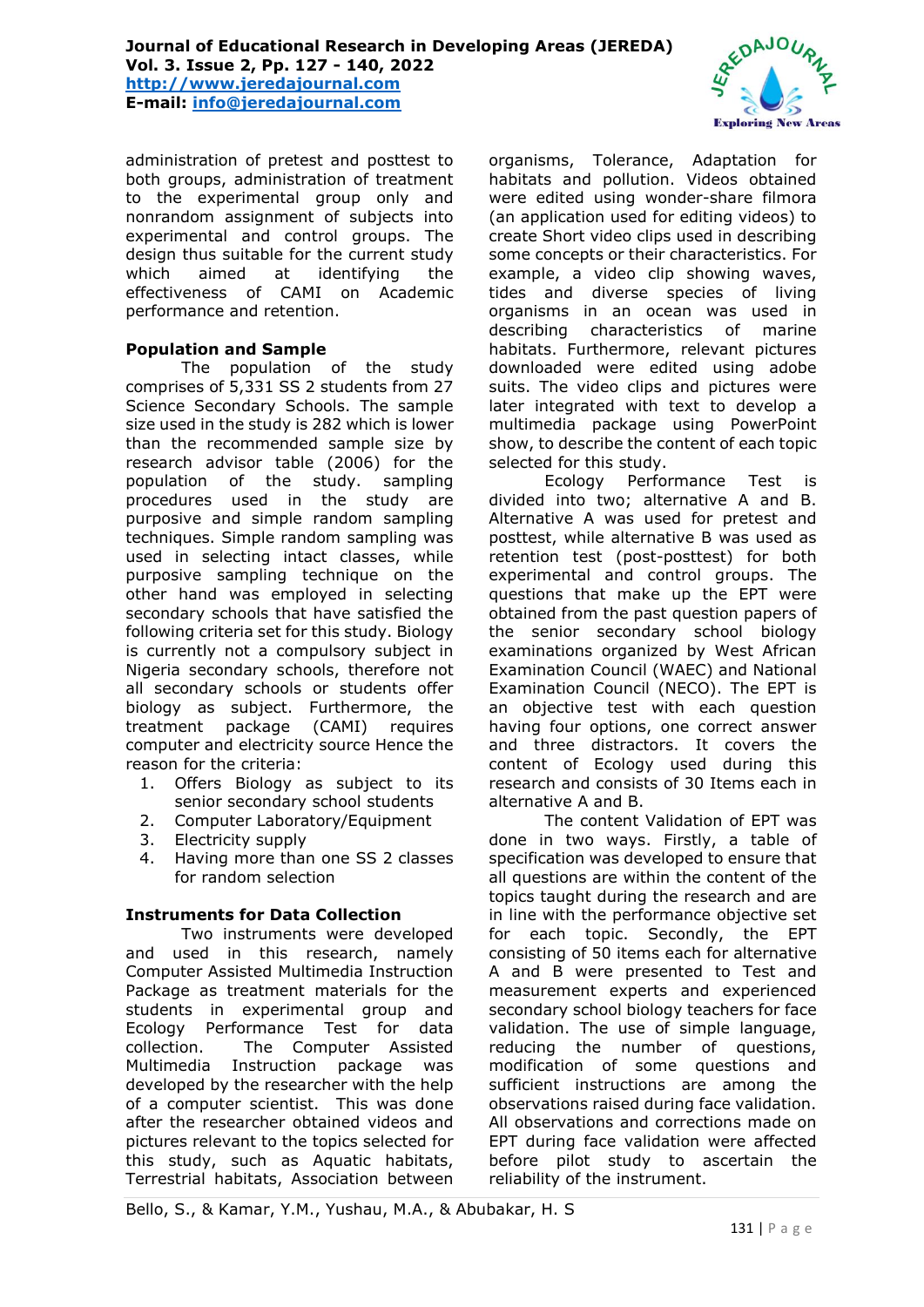

The reliability of the two EPTs was ascertained after pilot study. Two public secondary schools that were not used for this study were selected for the exercise. The schools have the same characteristics with the sample schools selected. Testretest and measure of equivalence methods of estimating reliability were used. The students' scores of the first test were compared with their second test scores using Pearson Product Moment Correlation with the help of SPSS statistical software. A coefficient 0.726 and 0.712 were obtained for both alternative A and B.

## **Method(s) of Data Analysis**

The statistical tools used for data analysis includes both descriptive and inferential statistics. The descriptive

statistic involving mean and standard deviation was used to answer all research questions raised in this research. The inferential statistics employed for testing the null-hypotheses formulated is t-test for hypotheses 1 and 2 and ANOVA for hypotheses 3 and 4 at 0.05 level of significance. All the data analyses were carried out using Statistical Package for Social Science (SPSS) software.

### **RESULTS**

**Research Question 1:** What is the difference between the academic performance of senior secondary school students' taught ecology using Computer Assisted Multimedia Instruction and those with Lecture Method in Sokoto, Kebbi and Zamfara States?

| Table 1: Descriptive Statistic of Posttest Scores of Experimental Group I and |  |  |  |  |
|-------------------------------------------------------------------------------|--|--|--|--|
| <b>Control Group</b>                                                          |  |  |  |  |

| <b>Groups</b>             | <b>Treatment</b>   | N<br>Mean |       | <b>Standard</b>  | Mean              |  |
|---------------------------|--------------------|-----------|-------|------------------|-------------------|--|
|                           |                    |           |       | <b>Deviation</b> | <b>Difference</b> |  |
| <b>Experimental Group</b> | <b>CAMI</b>        | 141       | 18.77 | 3.57             | 6.80              |  |
| Control group             | Lecture Method 141 |           | 11.96 | 2.63             |                   |  |

Source: Field work (2020)

The summary of descriptive statistic presented in Table 1 shows that experimental group I who were taught using Computer Assisted Multimedia Instruction has mean score of 18.77 and standard deviation 3.57, while control group who were taught using Lecture Method has mean score of 11.96 and standard deviation 2.63. The mean difference between the two groups is 6.80 in favour of experimental group I. This suggested that students in the experimental group I performed better than their counterparts in the control group. Thus provide answer to research

question one which sought for the difference between academic performances of the Senior Secondary School Students taught using Computer Assisted Multimedia Instruction and those with Lecture Method in ecology, in Sokoto, Kebbi and Zamfara States.

**Research Question 2:** What is the difference in the retention of ecology concepts between senior secondary school students taught using Computer Assisted Multimedia Instruction and those with Lecture Method in Sokoto, Kebbi and Zamfara States?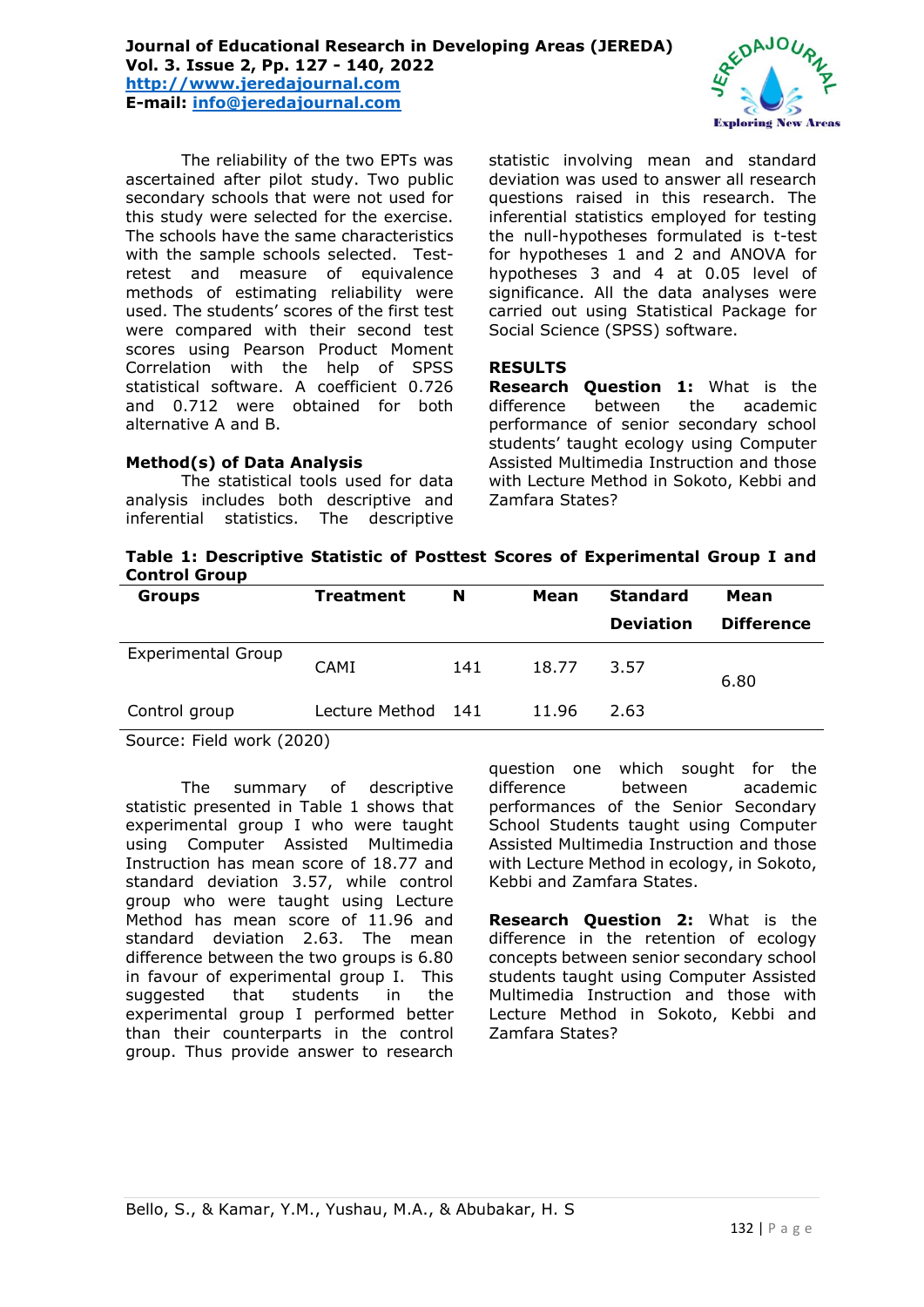

| Table 2: Descriptive Statistic of Post-Posttest Scores of Experimental Group I |  |  |  |
|--------------------------------------------------------------------------------|--|--|--|
| and Control Group                                                              |  |  |  |

| <b>Groups</b>             | <b>Treatment</b> | N     | Mean  | Standard.        | Mean        |
|---------------------------|------------------|-------|-------|------------------|-------------|
|                           |                  |       |       | <b>Deviation</b> | Difference. |
| <b>Experimental Group</b> | <b>CAMI</b>      | 141   | 16.59 | 4.39             | 6.01        |
| Control group             | Lecture Method   | - 141 | 10.58 | 2.34             |             |

#### Source: Field work (2021)

The summary of descriptive statistic presented in Table 2 shows that experimental group I who were taught using Computer Assisted Multimedia Instruction has mean score of 16.59 and standard deviation 4.39, while control group who were taught using Lecture Method has mean score of 10.58 and standard deviation 2.34. The mean difference between the two groups is 6.01 in favour of experimental group I. This suggested that students in the experimental group I performed (retained) better than their counterparts in the control group. Consequently, it

provides answer to research question five which sought for the difference in the retention of ecology concepts between senior secondary school students taught using Computer Assisted Multimedia Instruction and those with Lecture Method in Sokoto, Kebbi and Zamfara States.

**Research Question 3:** What is the difference between the academic performance of senior secondary school students' taught ecology using Computer Assisted Multimedia Instruction Sokoto, Kebbi and Zamfara States?



#### **Figure 1: Mean Performance graph of students in Sokoto, Kebbi and Zamfara State**

The analyses on figure 1 above shows the mean score of students' academic performance taught ecology using CAMI in the three different locations. The graph indicated that student from Sokoto state have a mean score 18.43, those from kebbi have mean score 18. 81 while student from Zamfara have mean score 19.08. This revealed that student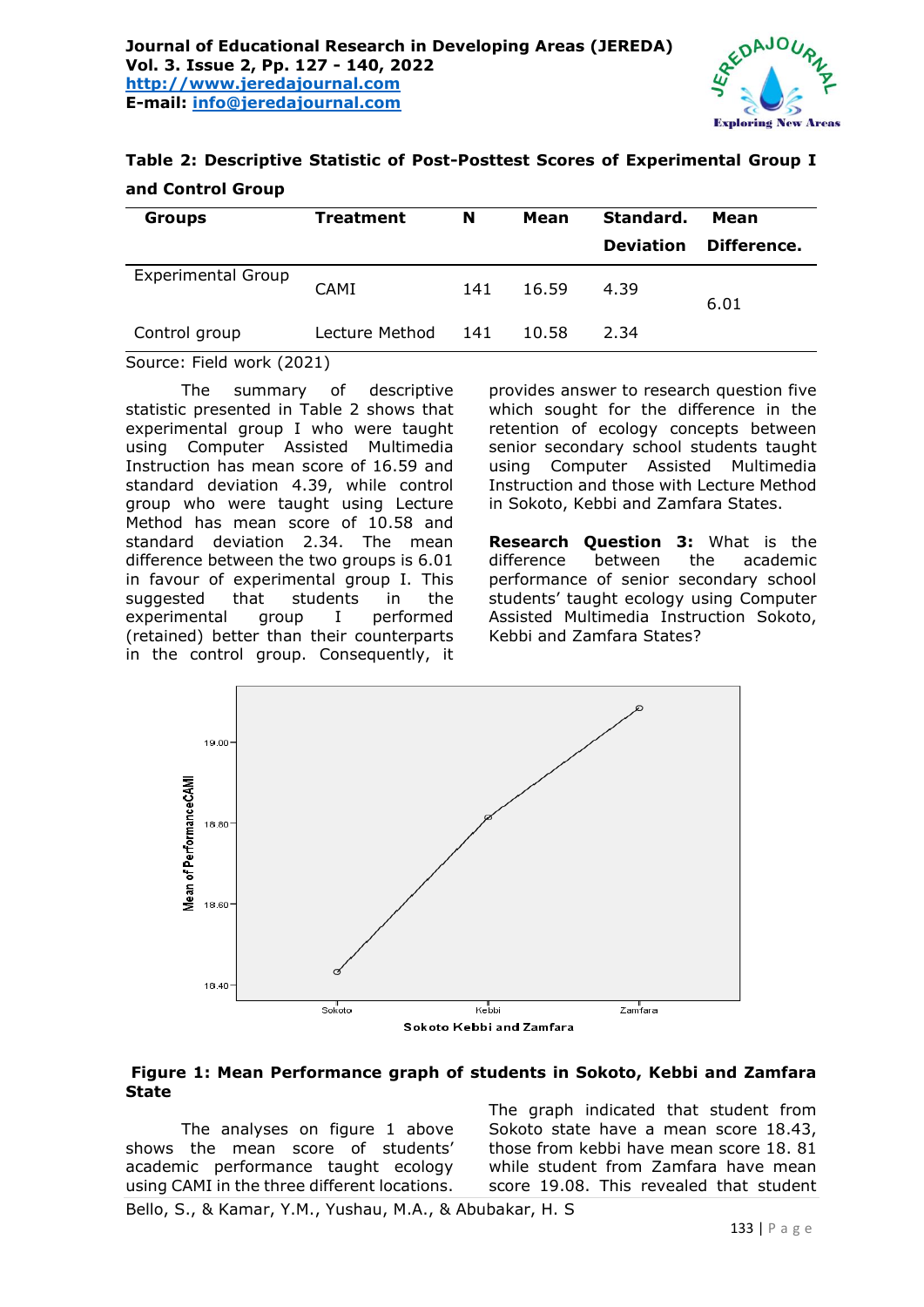# **Journal of Educational Research in Developing Areas (JEREDA) Vol. 3. Issue 2, Pp. 127 - 140, 2022 [http://www.jeredajournal.com](http://www.jeredajournal.com/) E-mail: [info@jeredajournal.com](mailto:info@jeredajournal.com)**



from Zamfara state performed slightly better than those from Kebbi and Sokoto, while students from Kebbi state performed slightly better than those from Sokoto state. This implies that, there is marginally small difference among students' academic performance in Sokoto, Kebbi and Zamfara State when taught ecology using CAMI, thus research question 3 was answered

**Research Question 4:** What is the difference in the retention of ecology concepts among senior secondary school students taught using Computer Assisted Multimedia Instruction in Sokoto, Kebbi and Zamfara States?



**Figure 2: Mean Retention graph of students in Sokoto, Kebbi and Zamfara State** 

Figure 2 above shows the mean score of students' retention of ecological concepts when taught using CAMI in the three different locations. the graph showed that student from Sokoto state have a mean score 17.23, students from kebbi have mean score 16.05 while student from Zamfara have mean score 16.19. This revealed that student from Sokoto state retained slightly better than those from Kebbi and Zamfara, while students from Zamfara state retained slightly better than those from Kebbi state. This implies that, there is marginally

small difference among students' ability to retained ecological concept in Sokoto, Kebbi and Zamfara State when taught ecology using CAMI. Therefore, this answered research question 4.

**Hypothesis 1:** There is no significant difference in the academic performance between senior secondary school students taught ecology using Computer Assisted Multimedia Instruction and those with Lecture Method, in Sokoto, Kebbi and Zamfara States.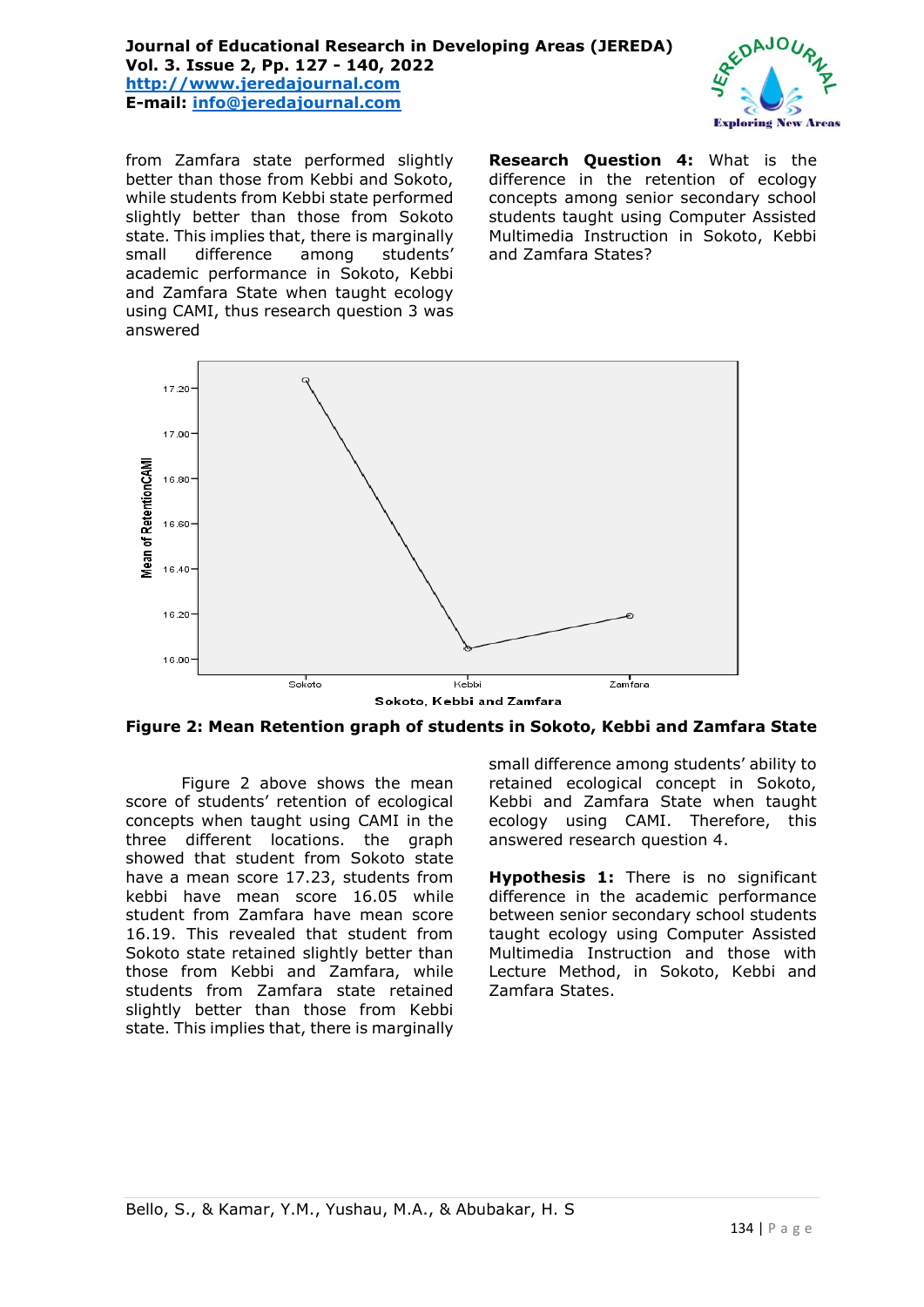

**Table 3: T-test Result of the Posttest Scores between Experimental group and Control group** 

| Group                     | N   | Mean  | <b>Standard</b><br><b>Deviation</b> | Mean<br><b>Difference</b> | р.<br><b>Value</b> | <b>Decision</b> |
|---------------------------|-----|-------|-------------------------------------|---------------------------|--------------------|-----------------|
| Experimental Group I 141  |     | 18.77 | 3.57                                |                           |                    |                 |
|                           |     |       |                                     | 6.80                      | 0.00               | $H_0$ Rejected  |
|                           |     |       |                                     |                           |                    |                 |
| Control Group             | 141 | 11.96 | 2.63                                |                           |                    |                 |
| Source: Field work (2021) |     |       |                                     |                           |                    | $a = 0.05$      |

The result in Table 3 shows the summary of independent sample t-test analysis obtained after testing nullhypothesis one  $(H_0 1)$  which states that "There is no significant difference in the academic performance between Senior Secondary School Students taught using Computer Assisted Multimedia Instruction and those with Lecture Method in ecology, in Sokoto Kebbi and Zamfara State". The table shows that the p-value (0.000) is

less than alpha value (0.05). This revealed that there is significant difference between the two groups of students, thus, hypothesis one  $(H<sub>0</sub> 1)$  is rejected.

**Hypothesis 2:** There is no significant difference in the retention of ecology concepts between senior secondary school students taught using Concept Mapping and those with Lecture Method in Sokoto, Kebbi and Zamfara States.

| Table 4: T-test Result of the Post-Posttest Scores between Experimental group |  |
|-------------------------------------------------------------------------------|--|
| and Control group                                                             |  |

| Group         | N   | Mean  | <b>Standard</b><br>deviation | Mean<br>difference | <b>P-Value</b> | <b>Decision</b>         |
|---------------|-----|-------|------------------------------|--------------------|----------------|-------------------------|
| Experimental  |     |       |                              |                    |                |                         |
| Group I       | 141 | 16.59 | 4.39                         | 6.01               |                |                         |
| Control Group | 141 | 10.58 | 2.34                         |                    | 0.000          | H <sub>o</sub> Rejected |

# Source: Field work  $(2021)$  and  $a = 0.05$

The result in Table 4 shows the summary of independent sample t-test analysis obtained after testing nullhypothesis five  $(H_0 5)$  which states that "There is no significant difference in the retention of ecology concepts between Senior Secondary School Students taught using Computer Assisted Multimedia Instruction and those with Lecture Method in Sokoto Kebbi and Zamfara". The figures in the table show that the p-value (0.000) was found to be less than the alpha value

(0.05). This confirmed that there is significant difference between the two groups of students, thus, hypothesis five (Ho5) is rejected.

**Hypothesis 3:** There is no significant in the academic performance among senior secondary school students' taught ecology using Computer Assisted Multimedia Instruction Sokoto, Kebbi and Zamfara States.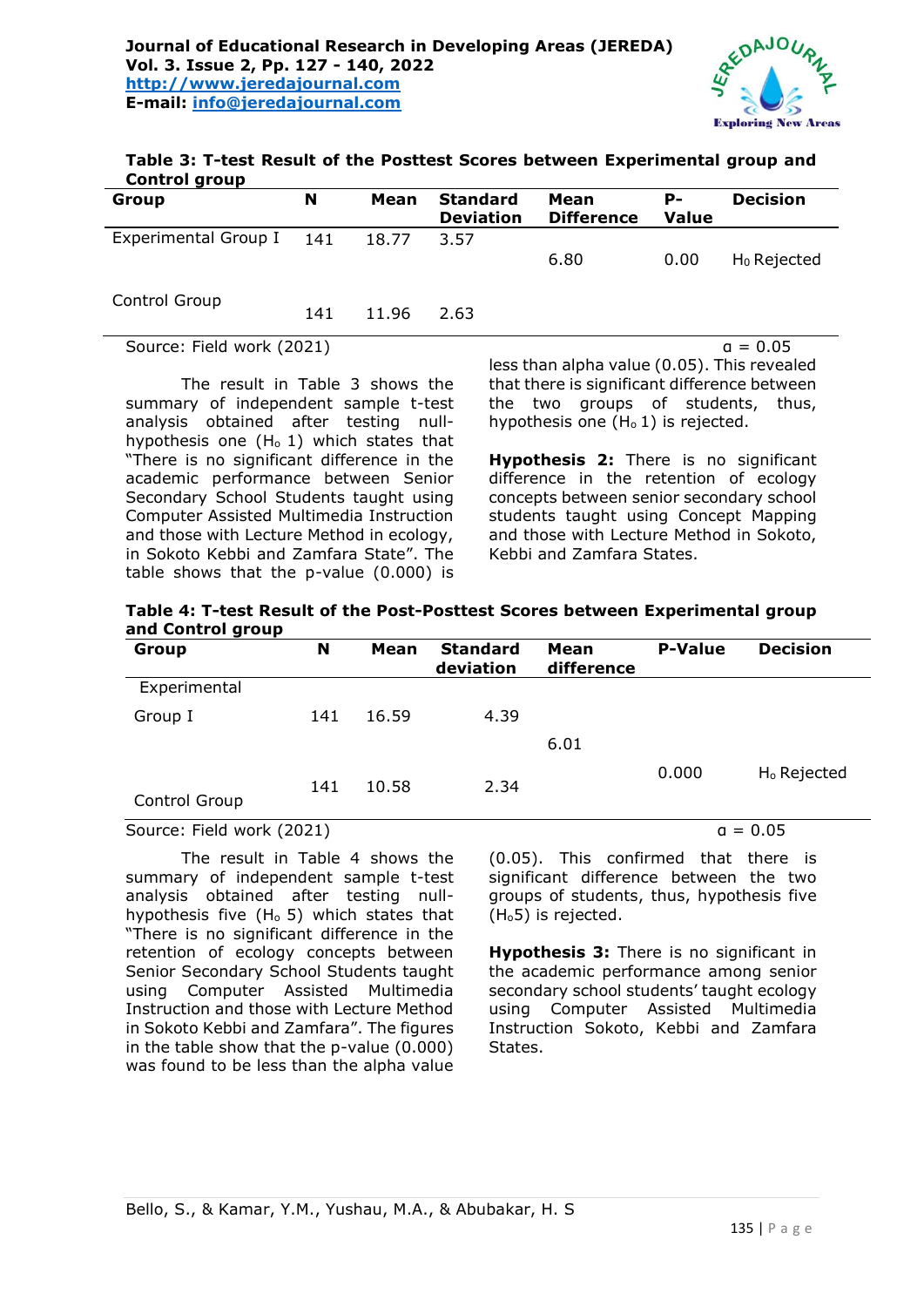

| <b>CAMI Treatment</b>  |                              |    |             |                |                |                         |
|------------------------|------------------------------|----|-------------|----------------|----------------|-------------------------|
| Group                  | <b>Sum</b><br><b>Squares</b> | оf | Mean square | <b>P-Value</b> | <b>F</b> Value | <b>Decision</b>         |
| <b>Between Groups</b>  | 10.60                        |    | 5.298       | 0.66           | 0.41           | H <sub>o</sub> Accepted |
| Within Groups<br>Total | 1776.68<br>1787.28           |    | 12.875      |                |                |                         |

**Table 5: ANOVA Results Showing the Effect of Location on Performance with** 

The statistical values in Table 5 indicates a summary of analysis of variance on the Academic performance of Senior Secondary School Students in ecology among experimental group, who were taught using Computer Assisted Multimedia Instruction in three different locations. The mean square between and within the groups is 5.298 and 12.875 respectively. The p- value (0.41) was found to be higher than alpha value (0.05). This revealed that there is no

significant difference in academic performance of students taught ecology using CAMI among the three locations. Thus H<sub>0</sub>3 was accepted.

**Hypothesis 4:** There is no significant in the retention of ecology concepts among senior secondary school students taught using Computer Assisted Multimedia Instruction in Sokoto, Kebbi and Zamfara States.

**Table 6: ANOVA Result Showing the Effect of Location on Retention with CAMI Treatment** 

| Group                  | <b>Sum</b><br><b>Squares</b> | оf | Mean square | <b>P-Value</b> | <b>F</b> Value | <b>Decision</b>         |
|------------------------|------------------------------|----|-------------|----------------|----------------|-------------------------|
| <b>Between Groups</b>  | 40.803                       |    | 20.402      |                |                |                         |
| Within Groups<br>Total | 2690.360<br>2731.163         |    | 19.495      | 0.35           | 1.05           | H <sub>o</sub> Accepted |

Data contained on Table 6 shows summary of analysis of variance on the retention of ecological concepts among Senior Secondary School Students taught using Computer Assisted Multimedia Instruction in three different locations. The mean square between and within the groups is 20.402 and 19.495 respectively. The p- value (0.35) was found to be higher than alpha value (0.05). This revealed that there is no significant difference in the retention of ecological concept among secondary school students taught ecology using CAMI among the three locations. Thus  $H_0$ 4 was accepted.

#### **DISCUSSIONS**

The first finding of this study shows that students taught ecology using Computer Assisted Multimedia Instruction

score higher in the ecology performance test (posttest) than those taught using Lecture methods. This was revealed by data analysis results in Table 3 where the mean difference between experimental group I and control group (in favour of experimental group I) was found to be significant because the p-value (0.000) is less than alpha value (0.05). Thus, hypothesis one (Ho 1) was rejected. This implies Computer Assisted Multimedia Instruction being the treatment given to experimental group I is more effective than the Lecture method in enhancing senior secondary school students' academic performance in ecology. This finding concur with Asogwa and Ugwu (2007) who found that, using video images and pictures improve students' academic performance in biology topics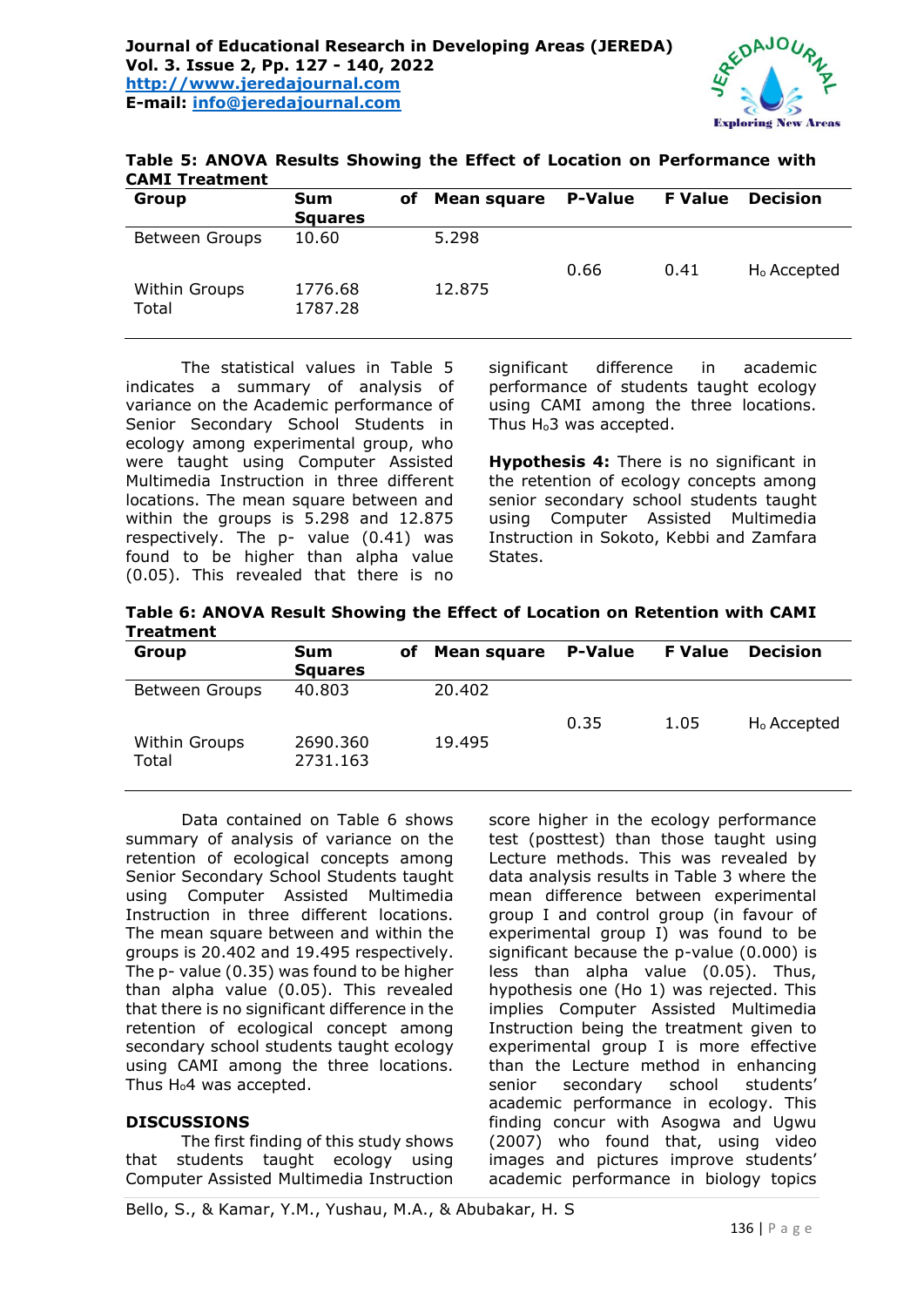**E-mail: [info@jeredajournal.com](mailto:info@jeredajournal.com)**



such as pollution, conservation of resources and organic evolution. This study is similar to that of Asogwa and Ugwu (2007) because video images were also used to teach ecological concepts, the difference between the two is that this study did not used video-taped, but rather integrated video images in the computer multimedia packages, here computer was used instead of video-tape player. Similarly, the finding also supported Yamauchi (2008); (2012) and Gambari et al (2014) who revealed in their separate research that students taught using Multimedia Instruction performed significantly better than those taught using Lecture method of instruction. Furthermore, this finding reinforced other findings on the effectiveness of Computer Assisted Instruction and its supremacy over lecture method in improving students' academic performance biological concepts (Yusuf & Afolabi, 2010); Hakan & Azize, 2015).

The second finding of this study disclosed that students taught ecology using Computer Assisted Multimedia Instruction score higher in retention tests than those taught using lecture methods. The analysis on Table 4 indicated that the mean difference between senior secondary school students taught ecology using Computer Assisted Multimedia Instruction and those with Lecture Method is significant because the p-value (0.000) is less than alpha value (0.05). Thus, hypothesis five was rejected. This implies that Computer Assisted Multimedia Instruction makes students retain ecological concepts better than the Lecture method. This finding refuted Gambari et al (2014) who reported that students taught with Lecture teaching methods had better retention than those taught using multimedia instructional strategy. The difference between the present study and Gambari et al (2014) is that in their study, the students taught using multimedia instruction are divided into three experimental groups; group I was taught using Animation and Narration, group II was taught using Animation and On-screen Text, group III were taught using Animation, Narration and On-screen Text). However, in the

present research, students in experimental group I were exposed to all the multimedia (Video, pictures, animations, narration and on-screen text. On the other hand, the findings corroborated Anita (2014) who concluded that students taught using multimedia instruction retained more knowledge than their colleagues taught using Lecture method. It also supported other findings on the effectiveness of Computer Assisted Instructions such as; Hussain and Ali (2012), who revealed that students taught using CAI retained more concepts for a very long period of time than their counterparts who were taught using Lecture method. Similarly, it agrees with Haken and Azize (2015) who revealed that CAI is more successful than the Lecture method in enabling retention. This finding further proved the multimedia learning theory which states that people learn more deeply from words and pictures than from words alone.

The third and fourth findings shows that school location has no effect on students' academic performance and retention of ecological concept when Computer Assisted Multimedia Instruction was used. This discovery was made after comparing academic performance and retention of student taught ecology using Computer Assisted Multimedia Instruction in three different locations (Sokoto, Kebbi and Zamfara State). This implies that computer assisted multimedia instruction can be used in teaching secondary school students regardless of the school location. The Findings contradicted Owoeye and Yara (2011) who reported that there is relationship between the location of schools and academic performance of students. Furthermore, the findings disagree with Iroegbu (2017) whose study found that the location of schools is an important variable that affect the achievement of pupils in both teaching and learning strategies used in the study.

# **CONCLUSION**

Research on teaching and learning strategy were conducted by several researchers with contradicting outcomes, findings of this study supported some and contradicted others. Based on the major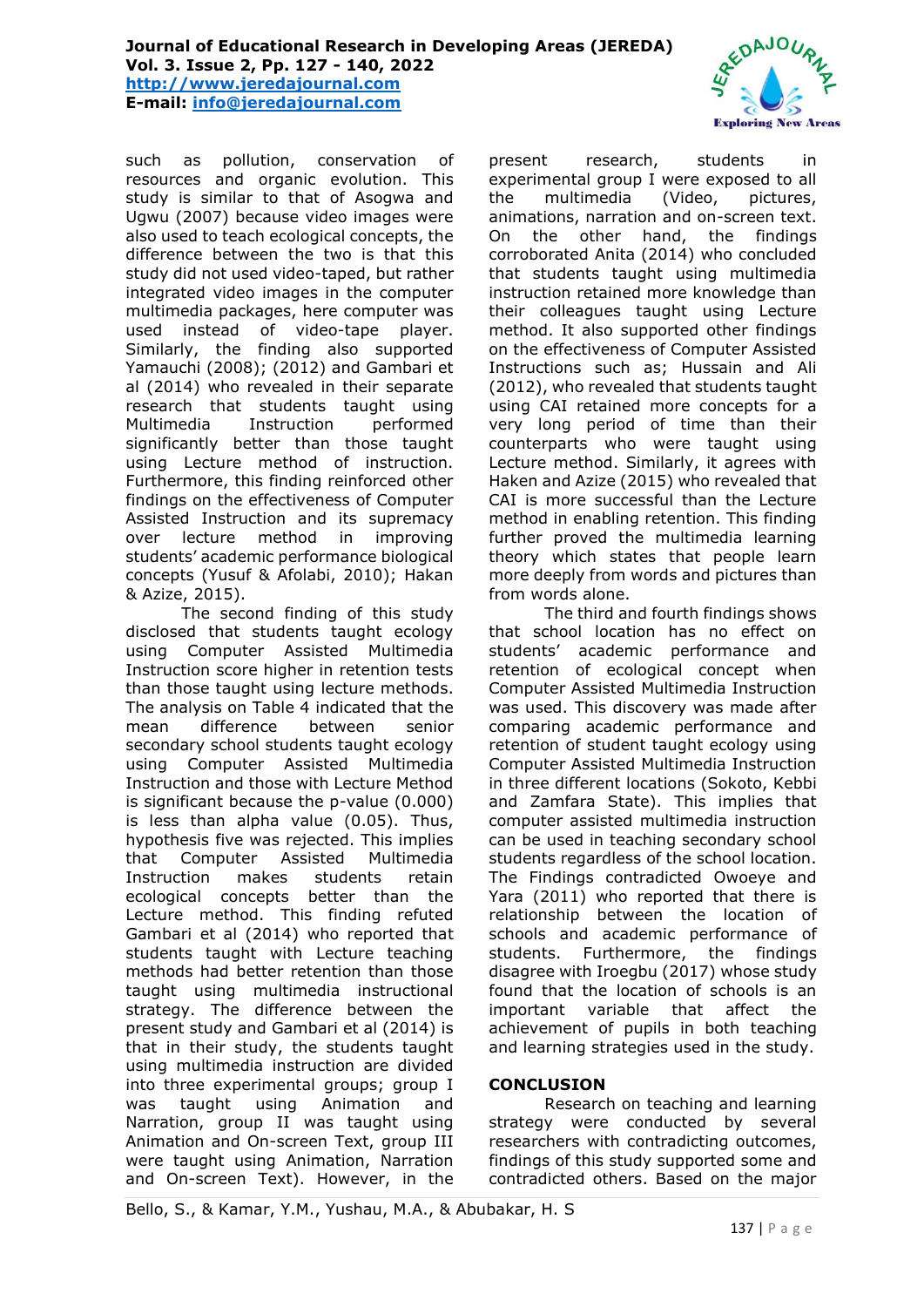#### **Journal of Educational Research in Developing Areas (JEREDA) Vol. 3. Issue 2, Pp. 127 - 140, 2022**

**[http://www.jeredajournal.com](http://www.jeredajournal.com/) E-mail: [info@jeredajournal.com](mailto:info@jeredajournal.com)**



findings, it was concluded that Computer Assisted Multimedia Instruction is more effective than lecture method in improving senior secondary school students' Academic Performance and retention of ecological concepts, reason for this is attributed to the videos, audios and pictures contained in the multimedia package presented to students which enable them to observe footage of various ecological concepts and phenomenon. Furthermore, multimedia is currently in used everywhere especially in Computers and mobile phones. Thus, the study concludes that school location has no effect on both academic performances of students and retention when CAMI method was used in teaching ecological concepts. Thus, the method can be used as an alternative to field study in teaching ecological concepts especially for topics like characteristics of various types of habitats, pollution, ecological managements etc. Moreover, additional studies with different method and approaches may yield different result

# **RECOMMENDATIONS**

- **1.** There is a need for Biology teachers to incorporate Computer Assisted Multimedia Instruction alongside the Lecture method in teaching ecological concepts, with a view to enhancing their academic performance.
- **2.** Principals and other stakeholders in education should encourage the use of Computer Assisted Multimedia Instruction for better retention of ecological concepts
- **3.** Biology teachers should Prioritized the use of Computer Assisted Multimedia Instruction than Concept Mapping Learning strategy with a view to improving retention of ecology

**Conflicts of Interest:** The authors declare no conflict of interest

**Acknowledgments:** It is necessary to acknowledge the cooperation of the Ministries of Science and Technology Education in Sokoto, Kebbi and Zamfara states for providing the necessary

information required for this research I.e. the list of educational zones, schools and population of students. I equally appreciate the cooperation of the principals, teachers and students of the schools where this research was carried out.

### **Disclaimer Statement**

This work was extracted from the PhD. thesis submitted to the Department of Science and Vocational Education for the award of Doctor of Philosophy Degree in science education. It was Spervised by Prof. Y. M. Kamar, Prof. M. A. Yusha'u and Prof H. S. Abubakar.

## **Notes on Authors**

**Shamsudeen Bello** is a PhD. student at the Department of Science and Vocational Education, Usmanu Danfodiyo University, Sokoto, Nigeria. He had successfully submitted his work for external examination. thus he is due for graduation soon. He is currently a lecturer with the Department of Science Education, Sokoto State University, Sokoto State, Nigeria

**Yahya Muhammad Kamar** is a Professor of science education at the Department of Science and Vocational Education, Usmanu Danfodiyo University, Sokoto, Nigeria. He is an experience science educator, curriculum specialist and expert in educational research with over 37 years of university teaching and supervisions of postgraduate research works. He is a full member of the Science Teachers Association of Nigeria (STAN), and was able to published numerous academic articles in both local and International Journals.

**Muhammad Awwal Yusha'u** is a Professor of Mthematics Education at the Department of Science and Vocational Education, Usmanu Danfodiyo University, Sokoto, Nigeria. He has published many academic article in reputable journals locally and internationally. Yusha'u is a Fellow and vice president of the Mathematical Association of Nigeria, with over 30 years of teaching across secondary school, college of education and university. He was also able to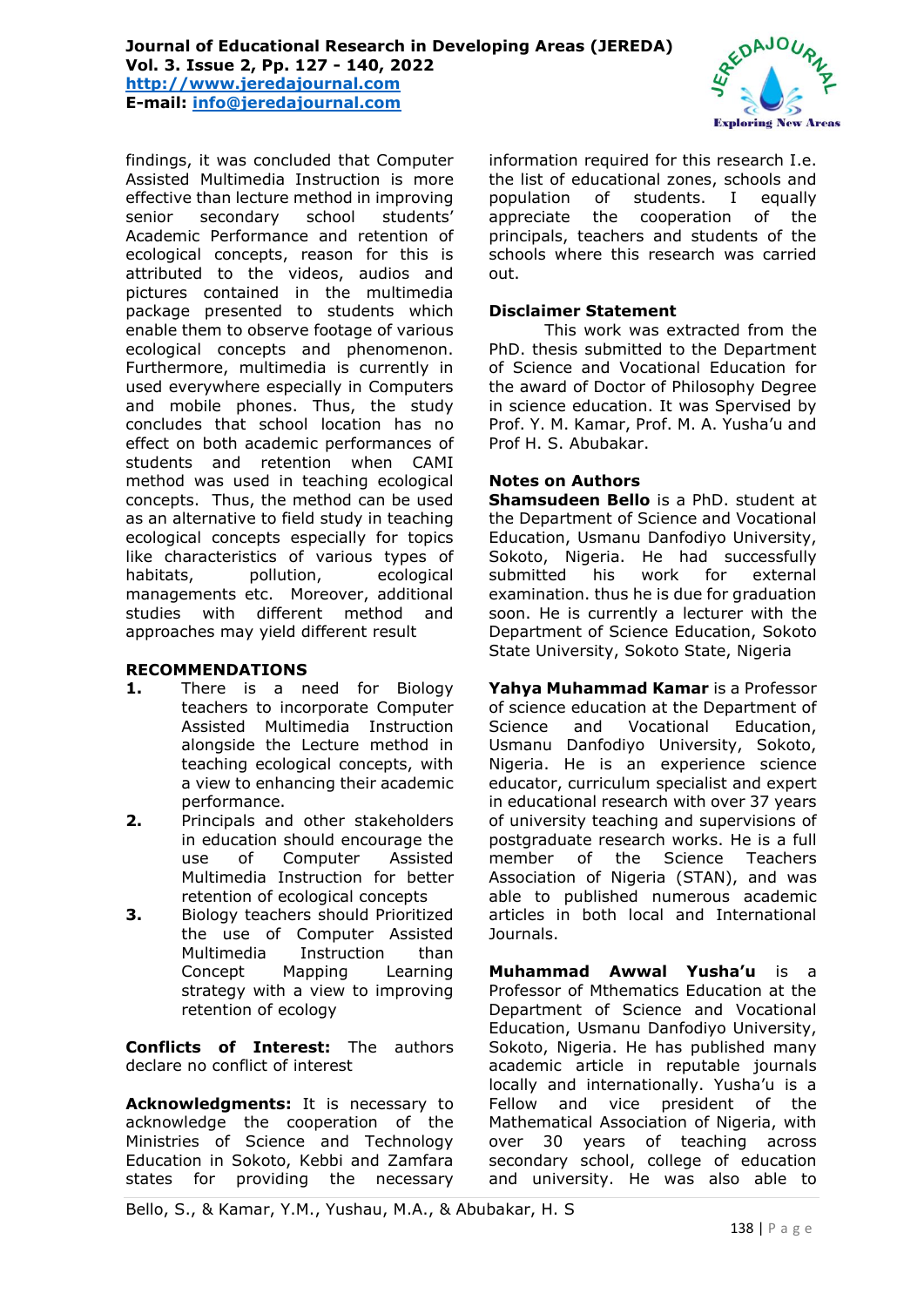# **Journal of Educational Research in Developing Areas (JEREDA) Vol. 3. Issue 2, Pp. 127 - 140, 2022 [http://www.jeredajournal.com](http://www.jeredajournal.com/) E-mail: [info@jeredajournal.com](mailto:info@jeredajournal.com)**



supervised many Master dissertations and PhD. theses.

**Halima Sadiya Abubakar** is a Professor of guidance and counselling at the Department of Educational Foundations, Usmanu Danfodiyo University, Sokoto, Nigeria. She is a Member of Counselors Association of Nigeria with nearly 30 years of teaching across secondary school, college of education and University. Halima has published several academic works in both local and international journals and supervised many postgraduate research works.

# **REFERENCES**

- Afolabi, A. O. (2006). *Effects of computer assisted instructional package on secondary school students' performance in biology, in Oyo Nigeria*. (Unpublished Ph.D. thesis), University of Ilorin, Nigeria.
- Anita, A. C. (2014). *Effects of two instructional delivery approaches for senior secondary school students' academic performance and retention in biology* (Unpublished master's thesis) University of Nigeria, Nsukka.
- Asogwa, U. D., & Ugwu, B. O (2007). Effects of video and audio-taped instructions on students' academic performance in biology in secondary schools. *The Nigerian Journal of Research and Production, 11* (4), 1-6.
- Gambari, I. A., Yaki, A. A., Gana E. S., & Ughovwa, Q. E. (2014). Improving secondary school students' academic performance and retention in biology through videobased multimedia instruction. *A Journal of Scholarly Teaching, 2*(2), 13-19.
- Hakan Y., & Azize Y. (2015). The effect of the computer assisted instruction on the academic academic performance and retention of technical programme students' in vocational foreign language. *Procedia - Social and Behavioral Sciences* 174, 2513 – 2518.
- Hussain, L., & Ali, U. (2012). Role of computer assisted instruction on the interest and retention of students at secondary school level. *Academic Research International*, *3* (2), 336-344.
- Iroegbu, V. I. (2017). Effects of strategy of teaching and school location on primary school pupils' achievement in English language. *Journal of Education & Social Policy 4*, (2), 64-71.
- Mayer, R. E. (2005). Introduction to multimedia learning. In R.E. Mayer (Ed.), *The cambridge handbook of multimedia learning.* Cambridge University Press.
- Nigeria Educational Research and Development Council (2009). *Senior secondary school biology curriculum.* NERDC Printing Press
- Olagunju, A. M., Bolaji O. A., & Adesina A. E. (2012). Trajecting teacher education through computer assisted instruction for national development. *Journal of Modern Education Review, 3,* (12), 932 – 941.
- Owoeye, J. S., & Yara, P. O. (2011). School location and academic achievement of secondary school in Ekiti State. Nigeria. *Asian Social Science 7,* (5). 1-7. doi:10.5539/ass.v7n5p170.
- Snezana, S. V., Gudevab, L. K., & Djokicb M. (2011). The effect of teaching methods on cognitive achievement in biology studying. *Elsevier Proceeding of Social and Behavioural Sciences*, *15,* 2521- 2527
- Usman, I. (2008). *The relationship between students' performance in practical activities and their academic achievement! integrated science using NISTEP mode of teaching*. (Unpublished Ph.D Thesis) Ahmadu Bello University, Zaria, Nigeria.
- Wakhidah, N. (2017). Improving learning outcomes of ecological concept using scaffolding strategy on scientific approach. *International Journal of Education*, 9 (1), 22-32. Doi:10.5296/ije.v9i1.10020.